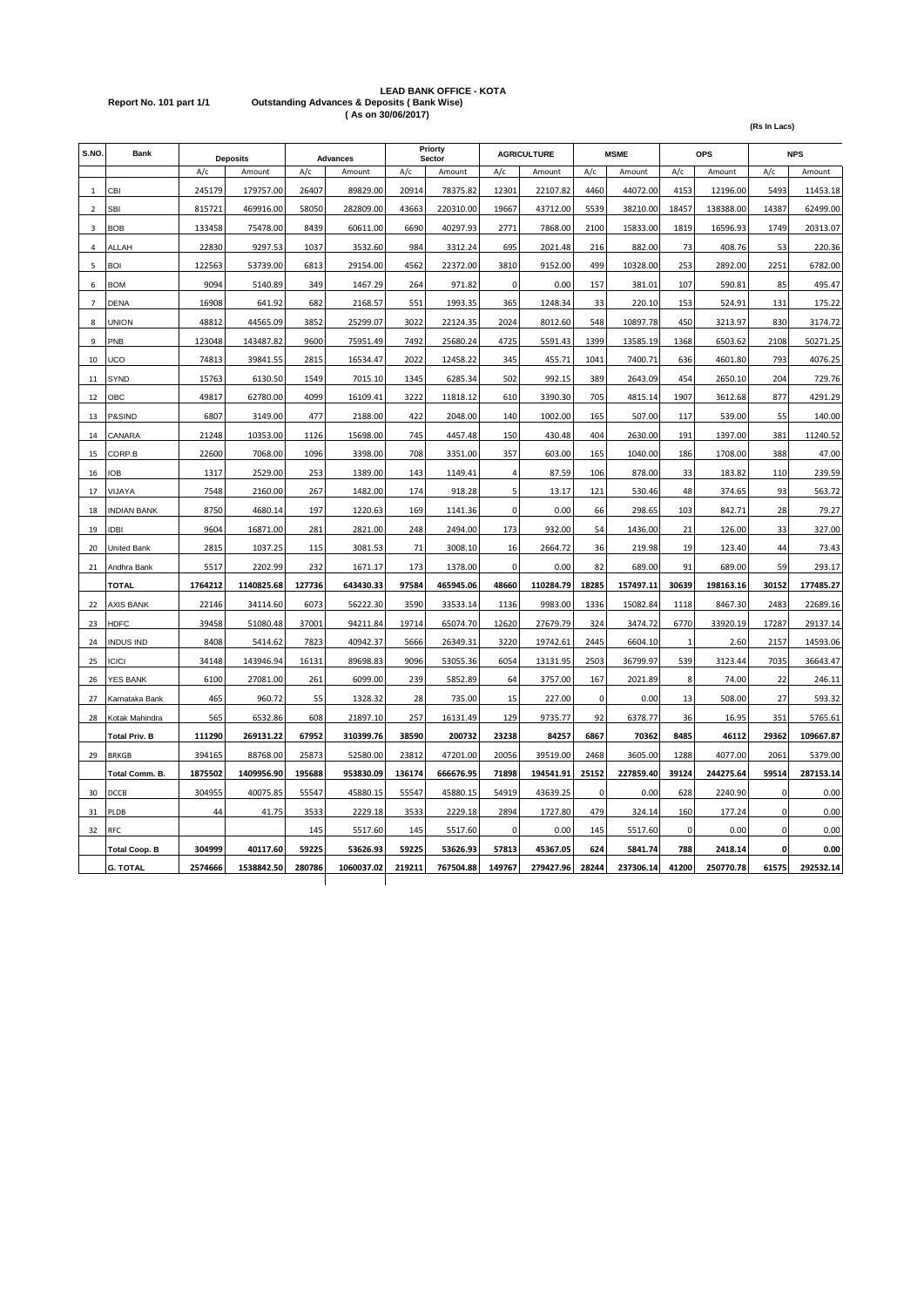|                |                       | AS ON 30/00/2017<br>Agriculture |          |                  |          |      |                         |              |                    |                          |           |
|----------------|-----------------------|---------------------------------|----------|------------------|----------|------|-------------------------|--------------|--------------------|--------------------------|-----------|
| S.NO.          | <b>Bank</b>           | <b>CROP LOAN</b>                |          | <b>TERM LOAN</b> |          |      | AGRI.<br>INFRASTRUCTURE |              | AGRI.<br>ANCILLARY | <b>Total Agriculture</b> |           |
|                |                       | A/c                             | Amount   | A/c              | Amount   | A/c  | Amount                  | A/c          | Amount             | A/c                      | Amount    |
| 1              | CBI                   | 9603                            | 15291.00 | 2653             | 6513.00  | 44   | 303                     | $\mathbf{1}$ | 0.82               | 12301                    | 22107.82  |
| $\overline{2}$ | <b>SBI</b>            | 16547                           | 33438.00 | 2379             | 5834.00  | 678  | 4402                    | 63           | 38.00              | 19667                    | 43712.00  |
| 3              | <b>BOB</b>            | 2209                            | 5371.00  | 306              | 1040.00  | 55   | 1166                    | 201          | 291.00             | 2771                     | 7868.00   |
| 4              | ALLAH                 | 514                             | 1547.00  | 181              | 474.48   |      |                         |              |                    | 695                      | 2021.48   |
| 5              | <b>BOI</b>            | 3021                            | 7727.00  | 789              | 1425.00  |      |                         |              |                    | 3810                     | 9152.00   |
| 6              | <b>BOM</b>            |                                 |          |                  |          |      |                         |              |                    | 0                        | 0.00      |
| $\overline{7}$ | <b>DENA</b>           | 354                             | 1244.63  | 11               | 3.71     |      |                         |              |                    | 365                      | 1248.34   |
| 8              | UNION                 | 1876                            | 4976.45  | 139              | 1958.74  | 9    | 1077.41                 |              |                    | 2024                     | 8012.60   |
| 9              | PNB                   | 3331                            | 4282.00  | 1394             | 1309.43  |      |                         |              |                    | 4725                     | 5591.43   |
| 10             | UCO                   | 345                             | 455.71   |                  |          |      |                         |              |                    | 345                      | 455.71    |
| 11             | SYND                  | 468                             | 941.75   | 34               | 50.40    |      |                         |              |                    | 502                      | 992.15    |
| 12             | OBC                   | 590                             | 2899.56  | 8                | 50.71    | 4    | 6.66                    | 8            | 433.37             | 610                      | 3390.30   |
| 13             | P&SIND                | 136                             | 978.00   | 4                | 24.00    |      |                         |              |                    | 140                      | 1002.00   |
| 14             | CANARA                | 140                             | 350.48   | 10               | 80.00    |      |                         |              |                    | 150                      | 430.48    |
| 15             | CORP.B                | 354                             | 595.00   | 3                | 8.00     |      |                         |              |                    | 357                      | 603.00    |
| 16             | <b>IOB</b>            | $\mathbf{1}$                    | 2.43     | 3                | 85.16    |      |                         |              |                    | $\overline{4}$           | 87.59     |
| 17             | VIJAYA                | 5                               | 13.17    |                  |          |      |                         |              |                    | 5                        | 13.17     |
| 18             | <b>INDIAN BANK</b>    |                                 |          |                  |          |      |                         |              |                    | 0                        | 0.00      |
| 19             | <b>IDBI</b>           | 164                             | 917.00   | 9                | 15.00    |      |                         |              |                    | 173                      | 932.00    |
| 20             | United Bank           | 16                              | 2664.72  |                  |          |      |                         |              |                    | 16                       | 2664.72   |
| 21             | Andhra Bank           |                                 |          |                  |          |      |                         |              |                    | 0                        | 0.00      |
|                | <b>Total Nat.Bank</b> | 39674                           | 83694.90 | 7923             | 18871.63 | 790  | 6955.07                 | 273          | 763.19             | 48660                    | 110284.79 |
| 22             | AXIS BANK             | 1068                            | 8959.00  |                  |          | 68   | 1024                    |              |                    | 1136                     | 9983.00   |
| 23             | <b>HDFC</b>           | 6748                            | 11051.84 | 4260             | 4817.70  | 1612 | 11810.25                |              |                    | 12620                    | 27679.79  |
| 24             | <b>INDUS IND</b>      | 3191                            | 13089.14 | 5                | 496.00   | 24   | 6157.47                 |              |                    | 3220                     | 19742.61  |
| 25             | <b>ICICI</b>          | 2190                            | 4650.25  | 1628             | 4352.03  | 2236 | 4129.67                 |              |                    | 6054                     | 13131.95  |
| 26             | YES BANK              | 45                              | 1239.00  |                  |          | 19   | 2518                    |              |                    | 64                       | 3757.00   |
| 27             | Karnataka Bank        |                                 |          | 15               | 227.00   |      |                         |              |                    | 15                       | 227.00    |
| 28             | Kotak Mahindra        | 9                               | 392.50   | 109              | 7518.11  | 11   | 1825.16                 |              |                    | 129                      | 9735.77   |
|                | <b>Total Priv. B</b>  | 13251                           | 39381.73 | 6017             | 17410.84 | 3970 | 27464.55                | 0            | 0                  | 23238                    | 84257.12  |
| 29             | <b>BRKGB</b>          | 15804                           | 33544.00 | 494              | 1074.00  | 3750 | 4840                    | 8            | 61                 | 20056                    | 39519.00  |
|                | Total Comm. B.        | 52925                           | 123077   | 13940            | 36282    | 4760 | 34420                   | 273          | 763                | 71898                    | 194542    |
| 30             | DCCB                  | 54919                           | 43639.25 |                  |          |      |                         |              |                    | 54919                    | 43639.25  |
| 31             | PLDB                  |                                 |          |                  |          |      |                         | 2894         | 1727.80            | 2894                     | 1727.80   |
| 32             | RFC                   |                                 |          |                  |          |      |                         |              |                    | 0                        | 0.00      |
|                | <b>Total Coop. B</b>  |                                 |          |                  |          |      |                         | 2894         | 1727.80            | 2894                     | 1727.80   |
|                | <b>G. TOTAL</b>       | 68729                           | 156621   | 14434            | 37356    | 8510 | 39260                   | 3175         | 2552               | 94848                    | 235789    |

#### **( As on 30/06/2017) Report No. 101 part 1/2 Outstanding Advances & Deposits ( Bank Wise)**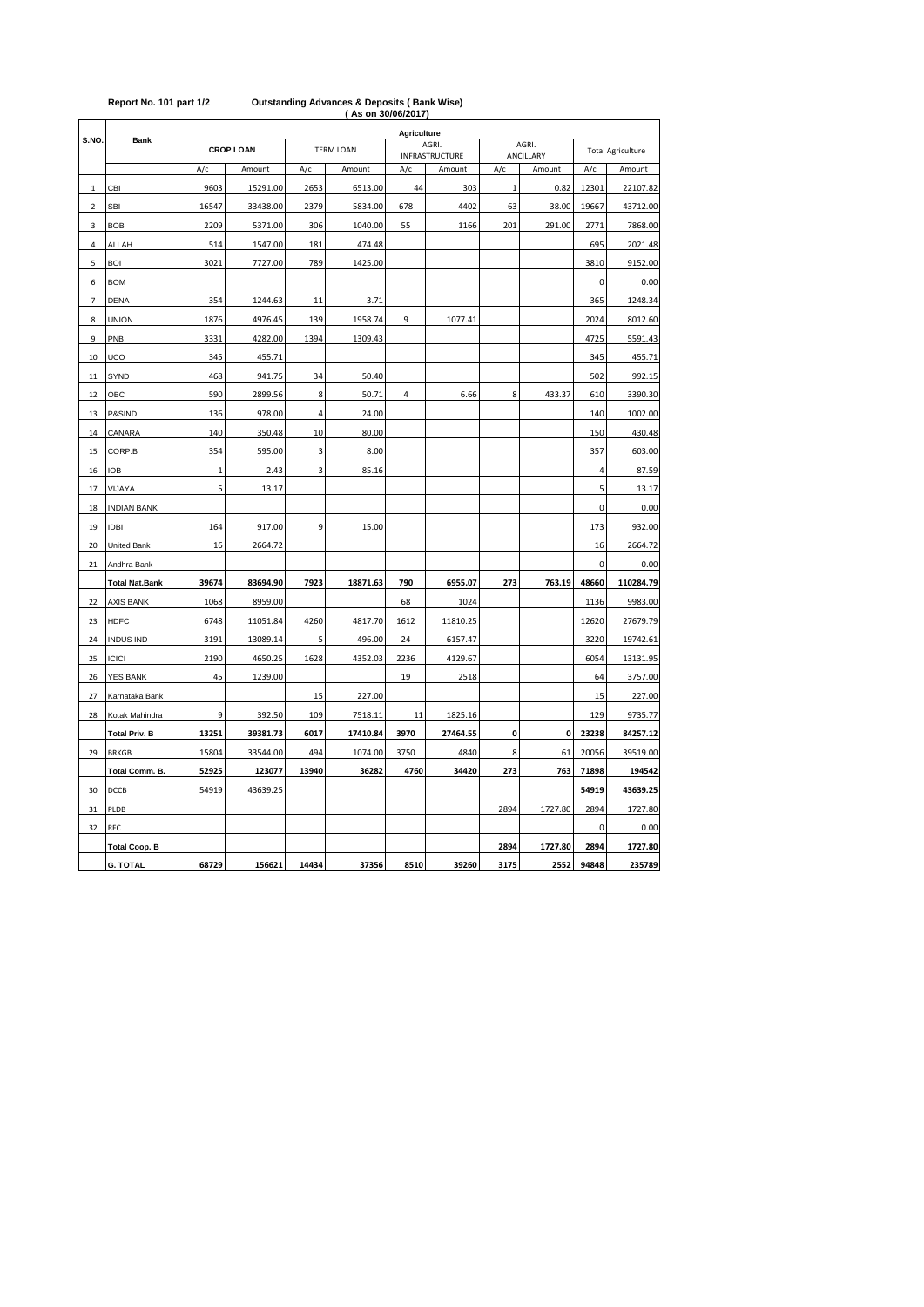|                | Report No. 101 part 1/3<br><b>Outstanding Advances &amp; Deposits (Bank Wise)</b><br>(As on 30/06/2017) |       |                       |                         |                       |                         |                        |                |                                |              |                             |  |  |  |
|----------------|---------------------------------------------------------------------------------------------------------|-------|-----------------------|-------------------------|-----------------------|-------------------------|------------------------|----------------|--------------------------------|--------------|-----------------------------|--|--|--|
| S.NO.          | <b>MSME</b><br><b>Bank</b>                                                                              |       |                       |                         |                       |                         |                        |                |                                |              |                             |  |  |  |
|                |                                                                                                         | A/c   | Micro Entp.<br>Amount | A/c                     | Small Entp.<br>Amount | A/c                     | Medium Entp.<br>Amount | A/c            | Khadi & vill. Indus.<br>Amount | A/c          | <b>Total MSME</b><br>Amount |  |  |  |
|                |                                                                                                         |       |                       |                         |                       |                         |                        |                |                                |              |                             |  |  |  |
| 1              | CBI                                                                                                     | 1547  | 13364.00              | 2909                    | 30065.00              | 4                       | 643.00                 |                |                                | 4460         | 44072.00                    |  |  |  |
| $\overline{2}$ | SBI                                                                                                     | 4939  | 20403.00              | 473                     | 13552.00              | 127                     | 4255.00                |                |                                | 5539         | 38210.00                    |  |  |  |
| 3              | BOB                                                                                                     | 2045  | 15031.00              | 55                      | 802.00                |                         |                        |                |                                | 2100         | 15833.00                    |  |  |  |
| 4              | ALLAH                                                                                                   | 210   | 741.12                | 6                       | 140.88                |                         |                        |                |                                | 216          | 882.00                      |  |  |  |
| 5              | <b>BOI</b>                                                                                              | 484   | 646.00                | 13                      | 639.00                | $\overline{\mathbf{c}}$ | 9043.00                |                |                                | 499          | 10328.00                    |  |  |  |
| 6              | <b>BOM</b>                                                                                              | 156   | 341.65                | $\mathbf{1}$            | 39.36                 |                         |                        |                |                                | 157          | 381.01                      |  |  |  |
| $\overline{7}$ | <b>DENA</b>                                                                                             | 29    | 95.01                 | 4                       | 125.09                |                         |                        |                |                                | 33           | 220.10                      |  |  |  |
| 8              | <b>UNION</b>                                                                                            | 376   | 6922.99               | 167                     | 3886.57               | $\mathbf{1}$            | 6.00                   | $\overline{4}$ | 82                             | 548          | 10897.78                    |  |  |  |
| 9              | PNB                                                                                                     | 1212  | 12727.42              | 187                     | 857.77                |                         |                        |                |                                | 1399         | 13585.19                    |  |  |  |
| 10             | UCO                                                                                                     | 1041  | 7400.71               |                         |                       |                         |                        |                |                                | 1041         | 7400.71                     |  |  |  |
| 11             | SYND                                                                                                    | 225   | 1559.23               | 164                     | 1083.86               |                         |                        |                |                                | 389          | 2643.09                     |  |  |  |
| 12             | OBC                                                                                                     | 101   | 672.02                | 601                     | 3598.09               | 3                       | 545.03                 |                |                                | 705          | 4815.14                     |  |  |  |
| 13             | P&SIND                                                                                                  | 161   | 381.00                | 4                       | 126.00                |                         |                        |                |                                | 165          | 507.00                      |  |  |  |
| 14             | CANARA                                                                                                  | 369   | 1631.00               | 20                      | 779.00                | 15                      | 220.00                 |                |                                | 404          | 2630.00                     |  |  |  |
| 15             | CORP.B                                                                                                  | 153   | 750.00                | 12                      | 290.00                |                         |                        |                |                                | 165          | 1040.00                     |  |  |  |
| 16             | <b>IOB</b>                                                                                              | 89    | 714.00                | 17                      | 164.00                |                         |                        |                |                                | 106          | 878.00                      |  |  |  |
| 17             | VIJAYA                                                                                                  | 112   | 372.68                | 9                       | 157.78                |                         |                        |                |                                | 121          | 530.46                      |  |  |  |
| 18             | <b>INDIAN BANK</b>                                                                                      | 66    | 298.65                |                         |                       |                         |                        |                |                                | 66           | 298.65                      |  |  |  |
| 19             | <b>IDBI</b>                                                                                             | 52    | 1409.00               | $\overline{\mathbf{c}}$ | 27.00                 |                         |                        |                |                                | 54           | 1436.00                     |  |  |  |
| 20             | <b>United Bank</b>                                                                                      | 35    | 79.45                 | $\overline{1}$          | 140.53                |                         |                        |                |                                | 36           | 219.98                      |  |  |  |
| 21             | Andhra Bank                                                                                             | 82    | 689.00                |                         |                       |                         |                        |                |                                | 82           | 689.00                      |  |  |  |
|                |                                                                                                         |       |                       |                         |                       |                         |                        | 4              |                                |              |                             |  |  |  |
|                | <b>Total Nat. Bank</b>                                                                                  | 13484 | 86229                 | 4645                    | 56474                 | 152                     | 14712                  |                | 82                             | 18285        | 157497.11                   |  |  |  |
| 22             | <b>AXIS BANK</b>                                                                                        | 1336  | 15082.84              |                         |                       |                         |                        |                |                                | 1336         | 15082.84                    |  |  |  |
| 23             | <b>HDFC</b>                                                                                             | 324   | 3474.72               |                         |                       |                         |                        |                |                                | 324          | 3474.72                     |  |  |  |
| 24             | <b>INDUS IND</b>                                                                                        | 1734  | 1158.87               | 711                     | 5445.23               |                         |                        |                |                                | 2445         | 6604.10                     |  |  |  |
| 25             | <b>ICICI</b>                                                                                            | 1315  | 20900.16              | 1179                    | 14988.91              | 9                       | 910.90                 |                |                                | 2503         | 36799.97                    |  |  |  |
| 26             | Yes Bank                                                                                                | 163   | 1922.00               | 3                       | 77.00                 | $\mathbf 1$             | 22.89                  |                |                                | 167          | 2021.89                     |  |  |  |
| 27             | Karnataka Bank                                                                                          |       |                       |                         |                       |                         |                        |                |                                | $\mathbf{0}$ | 0.00                        |  |  |  |
| 28             | Kotak Mahindra                                                                                          | 71    | 4972.61               | 20                      | 1167.78               | 1                       | 238.38                 |                |                                | 92           | 6378.77                     |  |  |  |
|                | <b>Total Priv.B</b>                                                                                     | 4943  | 47511                 | 1913                    | 21679                 | 11                      | 1172                   | 0              | 0                              | 6867         | 70362.29                    |  |  |  |
| 29             | <b>BRKGB</b>                                                                                            | 2468  | 3605.00               |                         |                       |                         |                        |                |                                | 2468         | 3605.00                     |  |  |  |
|                | Total Comm. B.                                                                                          | 18427 | 133740                | 6558                    | 78153                 | 163                     | 15884                  | 4              | 82                             | 25152        | 227859.40                   |  |  |  |
| 30             | DCCB                                                                                                    |       |                       |                         |                       |                         |                        |                |                                | 0            | 0.00                        |  |  |  |
| 31             | PLDB                                                                                                    |       |                       |                         |                       |                         |                        | 479            | 324.14                         | 479          | 324.14                      |  |  |  |
| 32             | <b>RFC</b>                                                                                              |       |                       |                         |                       |                         |                        | 145            | 5517.60                        | 145          | 5517.60                     |  |  |  |
|                | <b>Total Coop.Bank</b>                                                                                  | 0     | 0                     | 0                       | 0                     | 0                       | 0                      | 624            | 5842                           | 624          | 5841.74                     |  |  |  |
|                | <b>G. TOTAL</b>                                                                                         | 20895 | 137345                | 6558                    | 78153                 | 163                     | 15884                  | 628            | 5924                           | 28244        | 237306.14                   |  |  |  |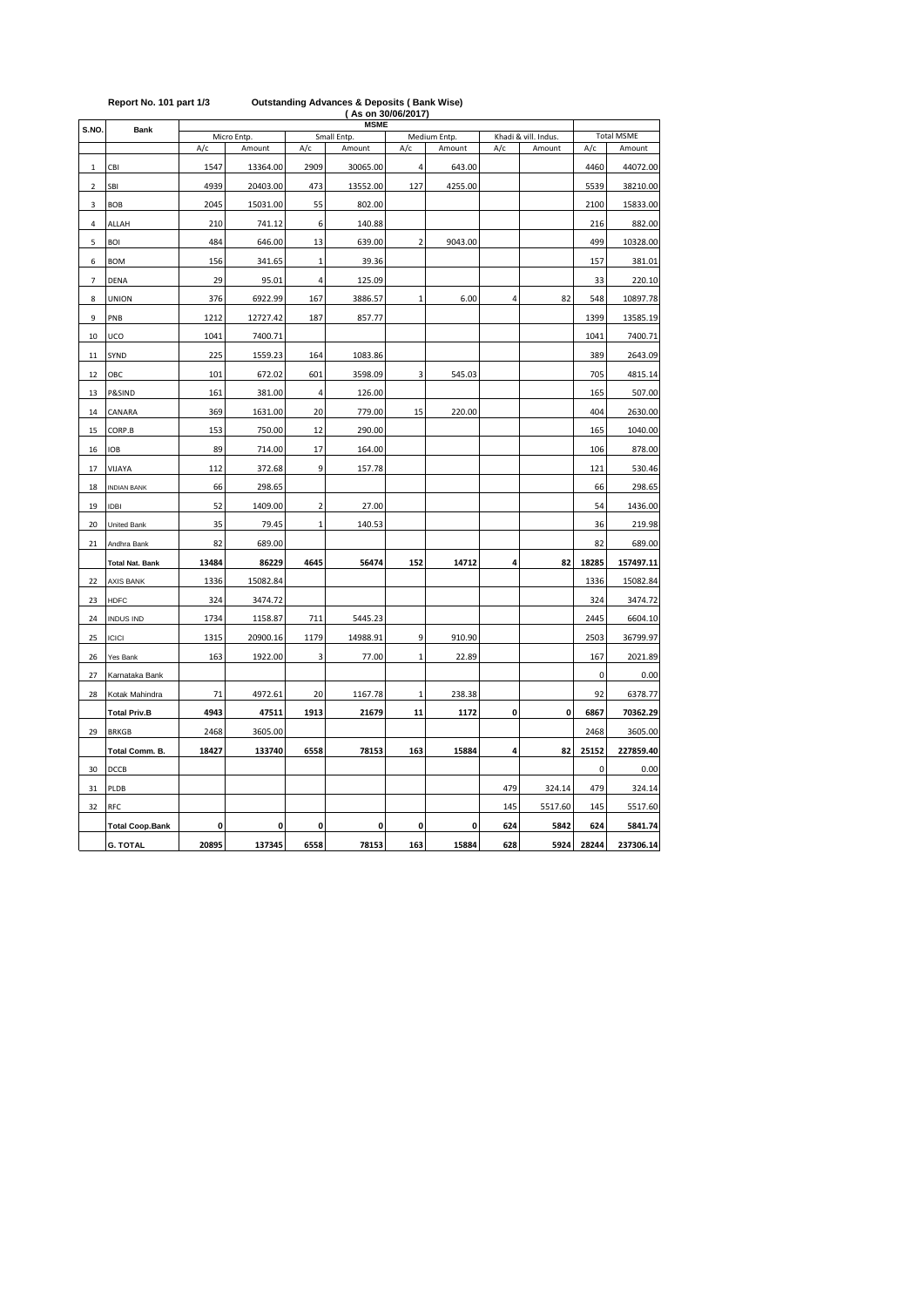|                |                        |                |           |              | $1 - 2 - 1 - 2 - 1 - 1$ |                |            |                             |                      |                |                         |             |                |              |                  |
|----------------|------------------------|----------------|-----------|--------------|-------------------------|----------------|------------|-----------------------------|----------------------|----------------|-------------------------|-------------|----------------|--------------|------------------|
|                |                        |                |           |              |                         |                |            | <b>Other Priorty Sector</b> |                      |                |                         |             |                |              |                  |
| S.NO.          | <b>BANK</b>            |                | Edu. Loan |              | Housing Loan            |                | Other Loan |                             | <b>Export Credit</b> |                | <b>Reneawble Energy</b> |             | Social Infras. |              | <b>Total OPS</b> |
|                |                        | A/c            | Amount    | A/c          | Amount                  | A/c            | Amount     | A/c                         | Amount               | A/c            | Amount                  | A/c         | Amount         | A/c          | Amount           |
| 1              | CBI                    | 959            | 2019.00   | 2123         | 8823.00                 | 1071           | 1354.00    |                             |                      |                |                         |             |                | 4153         | 12196            |
| $\overline{2}$ | SBI                    | 5099           | 21739.00  | 7365         | 84225.00                | 5993           | 32424.00   |                             |                      |                |                         |             |                | 18457        | 138388           |
| 3              | <b>BOB</b>             | 220            | 633.93    | 1140         | 9291.00                 | 459            | 6672.00    |                             |                      |                |                         |             |                | 1819         | 16597            |
| 4              | ALLAH                  | $\overline{7}$ | 16.00     | 39           | 319.23                  | 27             | 73.53      |                             |                      |                |                         |             |                | 73           | 409              |
| 5              | <b>BOI</b>             | 29             | 92.00     | 201          | 2525.00                 | 23             | 275.00     |                             |                      |                |                         |             |                | 253          | 2892             |
| 6              | <b>BOM</b>             | 28             | 95.74     | 63           | 465.66                  | 16             | 29.41      |                             |                      |                |                         |             |                | 107          | 591              |
| $\overline{7}$ | <b>DENA</b>            | 9              | 31.69     | 60           | 402.53                  | 84             | 90.69      |                             |                      |                |                         |             |                | 153          | 525              |
| 8              | <b>UNION</b>           | 38             | 242.14    | 256          | 2215.66                 | 156            | 756.17     |                             |                      |                |                         |             |                | 450          | 3214             |
| 9              | PNB                    | 409            | 1268.61   | 711          | 4463.50                 | 248            | 771.51     |                             |                      |                |                         |             |                | 1368         | 6504             |
| 10             | UCO                    | 103            | 212.24    | 533          | 4389.56                 |                |            |                             |                      |                |                         |             |                | 636          | 4602             |
| 11             | SYND                   | 25             | 74.61     | 292          | 2058.09                 | 137            | 517.40     |                             |                      |                |                         |             |                | 454          | 2650             |
| 12             | OBC                    | 172            | 351.49    | 1731         | 3109.97                 | $\overline{4}$ | 151.22     |                             |                      | $\overline{2}$ | 0.50                    |             |                | 1907         | 3613             |
| 13             | P&SIND                 | 9              | 22.00     | 50           | 383.00                  | 58             | 134.00     |                             |                      |                |                         |             |                | 117          | 539              |
| 14             | CANARA                 | 33             | 138.00    | 158          | 1259.00                 |                |            |                             |                      |                |                         |             |                | 191          | 1397             |
| 15             | CORP.B                 | 10             | 20.00     | 66           | 631.00                  | 110            | 1057.00    |                             |                      |                |                         |             |                | 186          | 1708             |
| 16             | IOB                    | 13             | 27.18     | 20           | 156.64                  |                |            |                             |                      |                |                         |             |                | 33           | 184              |
| 17             | VIJAYA                 | 8              | 11.88     | 38           | 359.39                  | $\overline{2}$ | 3.38       |                             |                      |                |                         |             |                | 48           | 375              |
| 18             | <b>INDIAN BANK</b>     | 77             | 645.20    | 26           | 197.51                  |                |            |                             |                      |                |                         |             |                | 103          | 843              |
| 19             | <b>IDBI</b>            | 8              | 25.00     | 13           | 101.00                  |                |            |                             |                      |                |                         |             |                | 21           | 126              |
| 20             | United Bank            | 5              | 17.61     | 14           | 105.79                  |                |            |                             |                      |                |                         |             |                | 19           | 123              |
| 21             | Andhra Bank            | 5              | 14.00     | 51           | 590.00                  | 35             | 85.00      |                             |                      |                |                         |             |                | 91           | 689              |
|                | <b>Total Nat. Bank</b> | 7266           | 27697     | 14950        | 126072                  | 8423           | 44394      | $\mathbf 0$                 | $\mathbf 0$          | $\overline{2}$ | $\mathbf{1}$            | $\mathbf 0$ | 0              | 30639        | 198163           |
| 22             | <b>AXIS BANK</b>       | 18             | 77.06     | 1100         | 8390.24                 |                |            |                             |                      |                |                         |             |                | 1118         | 8467             |
| 23             | <b>HDFC</b>            |                |           | 1180         | 8471.45                 | 5590           | 25448.74   |                             |                      |                |                         |             |                | 6770         | 33920            |
| 24             | INDUS IND              |                |           | $\mathbf{1}$ | 2.60                    |                |            |                             |                      |                |                         |             |                | $\mathbf{1}$ | 3                |
| 25             | <b>ICICI</b>           | 18             | 33.78     | 495          | 3086.48                 | 26             | 3.18       |                             |                      |                |                         |             |                | 539          | 3123             |
| 26             | Yes Bank               |                |           | 8            | 74.00                   |                |            |                             |                      |                |                         |             |                | 8            | 74               |
| 27             | Karnataka Bank         |                |           | $\mathbf{1}$ | 49.00                   | 12             | 459.00     |                             |                      |                |                         |             |                | 13           | 508              |

28 |Kotak Mahindra | | | | | | | 36 | 16.95 | | | | | | | | | | 36 | 17 **Total Priv.B 36 111 2785 20074 5664 25928 0 0 0 0 0 0 8485 46112** 29 BRKGB 73 | 155.00 | 475 | 3547.00 | 740 | 375.00 | 1288 | 4077 **Total Comm. B. 7302 27808 17735 146145 14087 70322 0 0 2 1 0 0 39124 244276** 30 DCCB 628 2240.90 628 2241 PLDB 160 177.24 160 177 RFC 0 0 **Total Coop.Bank 0 0 788 2418 0 0 0 0 0 0 0 0 788 2418 G. TOTAL 7375 27963 18998 152110 14827 70697 0 0 2 1 0 0 41200 250770.78**

## **Report No. 101 part 1/4 Outstanding Advances & Deposits ( Bank Wise) ( As on 30/06/2017)**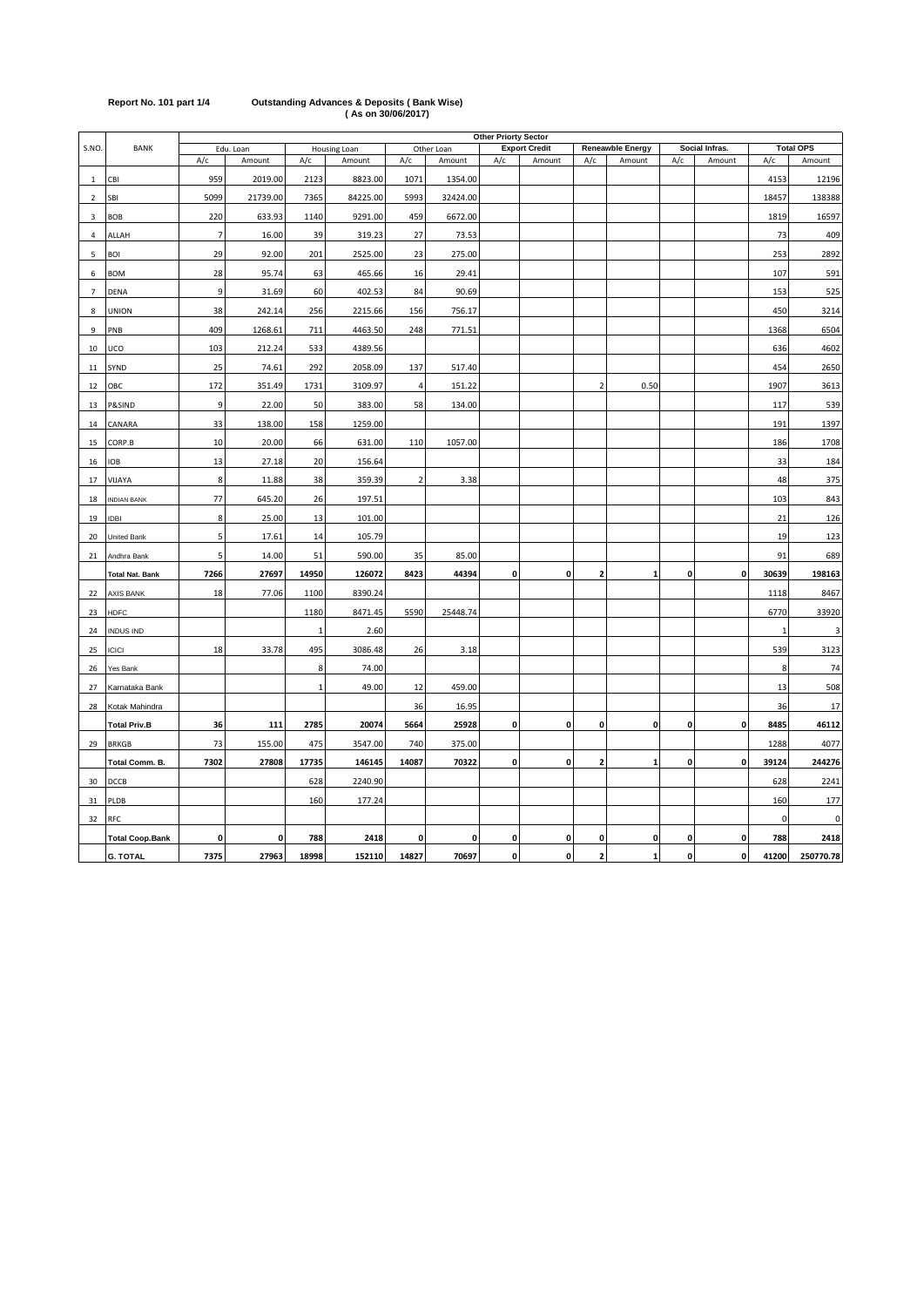|                | <b>MINORITY</b>        |        |                                 |              |                       |                |           |                |                        |     | (Rs in lacs)           |  |  |  |
|----------------|------------------------|--------|---------------------------------|--------------|-----------------------|----------------|-----------|----------------|------------------------|-----|------------------------|--|--|--|
| S.NO.          | <b>Bank</b>            | A/c    | <b>Weakar Section</b><br>Amount | A/c          | <b>SCST</b><br>Amount | A/c            | Amount    | A/c            | <b>WOMEN</b><br>Amount | A/c | <b>PMEGP</b><br>Amount |  |  |  |
| 1              | CBI                    | 7691   | 15997.00                        | 1011         | 1124.00               | 1157           | 15771.00  | 5749           | 15780.00               | 126 | 537.00                 |  |  |  |
| $\overline{2}$ | SBI                    | 49184  | 43541.00                        | 16251        | 24881.00              | 13670          | 44427.00  | 7452           | 14748.00               | 69  | 4780.00                |  |  |  |
| 3              | <b>BOB</b>             | 3532   | 11780.00                        | 977          | 4151.48               | 2780           | 9581.12   | 1460           | 7481.12                | 48  | 31.90                  |  |  |  |
| 4              | ALLAH                  | 260    | 680.14                          | 15           | 5.12                  | 45             | 118.47    | 64             | 190.45                 |     |                        |  |  |  |
| 5              | <b>BOI</b>             | 975    | 1831.00                         | 462          | 436.00                | 954            | 3887.45   | 325            | 1420.00                | 13  | 102.00                 |  |  |  |
| 6              | <b>BOM</b>             | 46     | 16.65                           | 36           | 9.86                  | 3              | 2.33      |                |                        |     |                        |  |  |  |
| 7              | <b>DENA</b>            | 405    | 1147.00                         | 10           | 7.63                  | 38             | 66.00     | 111            | 344.00                 | 4   | 2.38                   |  |  |  |
| 8              | <b>UNION</b>           | 1415   | 2935.14                         | 785          | 1820.47               | 225            | 3612.47   | 290            | 945.40                 | 4   | 46.00                  |  |  |  |
| 9              | PNB                    | 4871   | 12014.48                        | 1320         | 1451.84               | 1620           | 10614.84  | 2290           | 1784.18                | 17  | 48.74                  |  |  |  |
| 10             | UCO                    | 1788   | 3560.84                         | 1395         | 3155.46               | 490            | 3710.49   | 545            | 1716.80                | 14  | 23.00                  |  |  |  |
| 11             | SYND                   | 185    | 384.47                          | 28           | 162.37                | 103            | 408.70    | 261            | 2042.37                |     |                        |  |  |  |
| 12             | OBC                    | 1802   | 3382.58                         | 690          | 1741.20               | 597            | 2696.84   | 661            | 2147.90                | 16  | 7.75                   |  |  |  |
| 13             | P&SIND                 | 124    | 74.90                           | 45           | 4.20                  | 46             | 15.60     | 102            | 417.00                 | 5   | 6.85                   |  |  |  |
| $14\,$         | CANARA                 | 310    | 540.48                          | 95           | 185.14                | 60             | 215.48    | 30             | 25.00                  |     |                        |  |  |  |
| 15             | CORP.B                 | 350    | 402.00                          | 95           | 253.00                | 138            | 575.00    | 175            | 515.00                 |     |                        |  |  |  |
| 16             | <b>IOB</b>             | 40     | 74.12                           | 15           | 31.58                 | 65             | 207.34    | 58             | 215.86                 |     |                        |  |  |  |
| 17             | VIJAYA                 | 63     | 182.00                          | 63           | 182.00                | 24             | 91.00     | 39             | 202.00                 |     |                        |  |  |  |
| 18             | <b>INDIAN BANK</b>     | 9      | 5.37                            | $\mathbf{1}$ | 3.01                  | $\mathbf{1}$   | 7.07      | 10             | 56.44                  |     |                        |  |  |  |
| 19             | <b>IDBI</b>            | 132    | 814.00                          | 15           | 22.00                 | 26             | 561.00    | 48             | 363.00                 |     |                        |  |  |  |
| 20             | <b>United Bank</b>     | 30     | 16.25                           | 9            | 10.41                 | 17             | 61.30     | 24             | 523.22                 |     |                        |  |  |  |
| 21             | Andhra Bank            | 11     | 22.00                           | 7            | 3.00                  |                |           |                |                        |     |                        |  |  |  |
|                | <b>Total Nat. Bank</b> | 73223  | 99401.42                        | 23325        | 39640.77              | 22059          | 96630.50  | 19694          | 50917.74               | 316 | 5585.62                |  |  |  |
| 22             | <b>AXIS BANK</b>       | 105    | 687.48                          | 105          | 687.48                | 160            | 4612.17   | 61             | 352.00                 |     |                        |  |  |  |
| 23             | <b>HDFC</b>            | 4971   | 5264.11                         | 679          | 1968.60               | 1607           | 13415.74  | 3685           | 3530.79                |     |                        |  |  |  |
| 24             | <b>INDUS IND</b>       | 3415   | 6947.78                         | 1025         | 2415.96               | 947            | 5685.74   | 415            | 1025.47                |     |                        |  |  |  |
| 25             | <b>ICICI</b>           | 5343   | 8842.89                         | 980          | 1285.47               | 1116           | 5020.84   | 3197           | 32903.30               |     |                        |  |  |  |
| 26             | Yes Bank               | 323    | 1480.00                         |              |                       |                |           |                |                        |     |                        |  |  |  |
| 27             | Karnataka Bank         |        |                                 | $\mathbf 2$  | 14.14                 | 3              | 22.19     |                |                        |     |                        |  |  |  |
| 28             | Kotak Mahindra         | 103    | 3194.68                         | $\mathbf 1$  | 20.25                 | 33             | 2154.68   |                |                        |     |                        |  |  |  |
|                | <b>Total Priv. B</b>   | 14260  | 26416.94                        | 2792         | 6391.90               | 3866           | 30911.36  | 7358           | 37811.56               | 0   | 0.00                   |  |  |  |
| 29             | <b>BRKGB</b>           | 11151  | 15119.00                        | 6602         | 9227.00               | 546            | 771.00    | 1997           | 1887.00                |     |                        |  |  |  |
|                | Total Comm. B.         | 87483  | 125818.36                       | 26117        | 46032.67              | 25925          | 127541.86 | 27052          | 88729.30               | 316 | 5585.62                |  |  |  |
| 30             | DCCB                   | 39415  | 19748.84                        | 35123        | 18469.74              | 6696           | 8749.48   | 1812           | 7056.10                | 0   | 0.00                   |  |  |  |
| 31             | PLDB                   | 707    | 445.84                          | 1237         | 780.21                | 71             | 44.58     | 390            | 184.98                 |     |                        |  |  |  |
| 32             | <b>RFC</b>             |        |                                 |              |                       | $\overline{2}$ | 114.00    | $\overline{2}$ | 190.00                 |     |                        |  |  |  |
|                | <b>Total Coop. Ba</b>  | 40122  | 20194.68                        | 36360        | 19249.95              | 6769           | 8908.06   | 2204           | 7431.08                | 0   | 0.00                   |  |  |  |
|                | <b>G. TOTAL</b>        | 138756 | 161132.04                       | 69079        | 74509.62              | 33240          | 137220.92 | 31253          | 98047.38               | 316 | 5585.62                |  |  |  |

### **Report No. 101 part 1/6 Outstanding Advances & Deposits ( Bank Wise) ( As on 30/06/2017)**